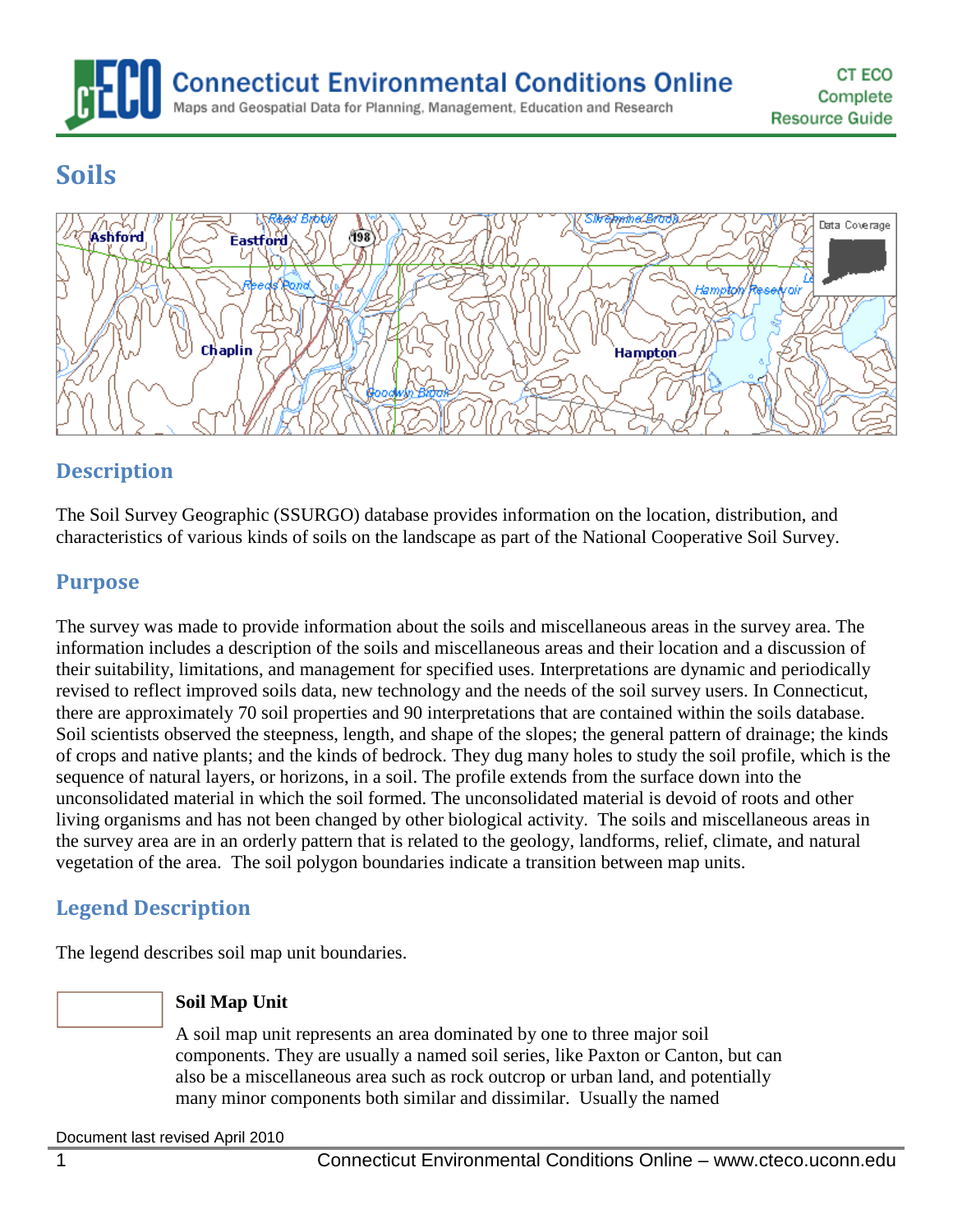component or components represent no less than 70 % of the map unit. On a map, Soil Map Units are typically labeled with a Map Symbol code used to identify each map unit. Refer to the [Soil map unit list](http://www.cteco.uconn.edu/guides/Soils_Map_Units.htm) to look up these values.

For example, soil map unit *75C Hollis-Chatfield-Rock outcrop complex*, contains 35% Hollis, 30% Chatfield, 15% Rock outcrop and the other 20% may include Charlton, Leicester, Sutton, Brimfield, an unnamed soil with a sandy subsoil and an unnamed soil with red parent material.

#### **Use Limitations**

*This data set is not designed for use as a primary regulatory tool in permitting or siting decisions, but may be used as a reference source.* This is public information and may be interpreted by organizations, agencies, units of government, or others based on needs; however, they are responsible for the appropriate application. Federal, State, or local regulatory bodies are not to reassign to the Natural Resources Conservation Service any authority for the decisions that they make. The Natural Resources Conservation Service will not perform any evaluations of these maps for purposes related solely to State or local regulatory programs.

### **Related Information**

Soil survey interpretations are predictions of soil characteristics for specified land management practices. Below are descriptions of soil survey interpretations available through CT ECO.

[Farmland Soils](http://www.cteco.uconn.edu/guides/resource/CT_ECO_Resource_Guide_Soils_Farmland.pdf) - CT ECO Complete Resource Guide [Hydric Soils](http://www.cteco.uconn.edu/guides/resource/CT_ECO_Resource_Guide_Soils_Hydric.pdf) - CT ECO Complete Resource Guide [Inland Wetland Soils](http://www.cteco.uconn.edu/guides/resource/CT_ECO_Resource_Guide_Soils_Inland_Wetland.pdf) - CT ECO Complete Resource Guide [Soil Drainage Class](http://www.cteco.uconn.edu/guides/resource/CT_ECO_Resource_Guide_Soils_Drainage.pdf) - CT ECO Complete Resource Guide [Soil Flooding Class](http://www.cteco.uconn.edu/guides/resource/CT_ECO_Resource_Guide_Soils_Flooding.pdf) - CT ECO Complete Resource Guide [Soil Potential Ratings for Subsurface Sewage Disposal Systems](http://www.cteco.uconn.edu/guides/resource/CT_ECO_Resource_Guide_Soils_Potential_SSDS.pdf) - CT ECO Complete Resource Guide [Soil Parent Materials](http://www.cteco.uconn.edu/guides/resource/CT_ECO_Resource_Guide_Soils_Parent_Material.pdf) - CT ECO Complete Resource Guide

# **Data Collection Date**

The original data was collected from published surveys from 1962 to 1981, field mapping from 1985 through 2001 and additional attribute documentation to 3/23/2007.

#### **Status**

This information is updated as needed. The previously published county soil surveys (published between 1962 and 1981) are superseded by this official soil information. County soil surveys are for historical use only.

# **Map Scale**

The source map scale is 1:12,000 (1 inch = 1,000 feet). This information is designed to be viewed and analyzed at this map scale. The minimum size delineation is 3 acres.

Document last revised April 2010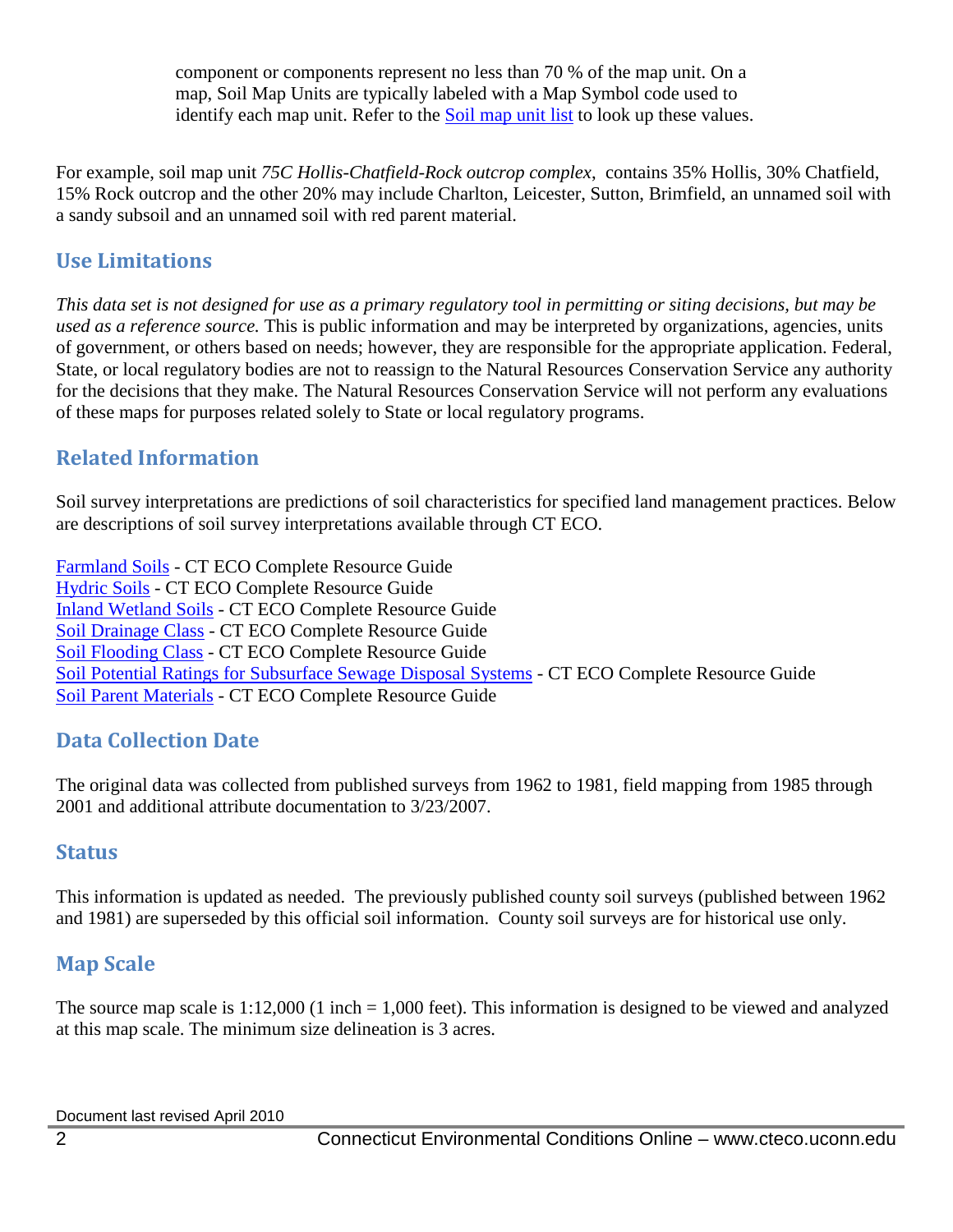#### **Contact**

State Soil Scientist, USDA, Natural Resources Conservation Service, 334 Merrow Rd., Suite A, Tolland, CT 08084. Phone: 860-871-4011 or visit the [Connecticut NRCS office website.](http://www.ct.nrcs.usda.gov/)

# **Additional Documentation**

[Soils](http://www.cteco.uconn.edu/guides/Soils.htm) - CT ECO Basic Data Guide

[Soil map unit list](http://www.cteco.uconn.edu/guides/Soils_Map_Units.htm) - CT ECO Basic Data Guide that lists soils present in Connecticut.

[Soil map unit GIS Metadata](http://www.cteco.uconn.edu/metadata/dep/document/SOILS_POLY_FGDC_Plus.htm) – Contains technical documentation describing the Soil map units data and the data sources, process steps, and standards used to collect, digitize, and store this information in a geographic information system (GIS).

[Soil interpretation GIS Metadata](http://www.cteco.uconn.edu/metadata/dep/document/SOILS_POLY_DATA_FGDC_Plus.htm) – Contains technical documentation describing the data table that defines soil interpretation such as Hydric Soils, Inland Wetland Soils, and Potential for Subsurface Disposal Systems. This lookup table is related to the soil map unit data and used to create the various soil interpretations included in CT ECO.

The [Soil Survey of Connecticut](http://cteco.uconn.edu/docs/usda/connecticut.pdf) is a static electronic published document available from the Connecticut Natural Resources Conservation Service. It is formatted similar to the previously published county soil surveys and is available in PDF format.

The [Soil Data Mart \(SDM\)](http://soildatamart.nrcs.usda.gov/) provides direct link for downloading spatial and tabular data for analysis in Geographic Information Systems. Users can view metadata, download data; generate PDF format tabular reports for selected map units and subscribe for updates. The site is updated and maintained online as the single authoritative source of soil survey information.

The [Web Soil Survey \(WSS\)](http://websoilsurvey.nrcs.usda.gov/app/) provides electronic access to full soil survey report soil data and information produced by the National Cooperative Soil Survey. It provides access to the largest natural resource information system in the world with over 2300 soil surveys. Users can navigate to geographic locations by address, latitude/longitude and others, delineate custom "areas of interest", and download and print custom interpretive reports and maps

The [Soils Data Viewer](http://soildataviewer.nrcs.usda.gov/) (SDV) is a tool built as an extension to ArcMap that allows a user to create soil-based interpretive maps. The application can also be run independent of ArcMap, but output is then limited to a tabular report. The soil survey attribute database associated with the spatial soil map is a complicated database with more than 50 tables. Soil Data Viewer provides users access to soil interpretations and soil properties while shielding them from the complexity of the soil database assessment and management..

The [National Soil Survey Handbook,](http://soils.usda.gov/technical/handbook/) a guide that provides the main operational and procedural guidance for the soil survey program.

The [Soil Survey Manual,](http://soils.usda.gov/technical/manual/) a single volume book which provides the major principles and practices needed for making and using soil surveys and for assembling and using data related to them. The Manual is intended primarily for use by soil scientists engaged in the classification and mapping of soils and in the interpretation of soil surveys.

Document last revised April 2010